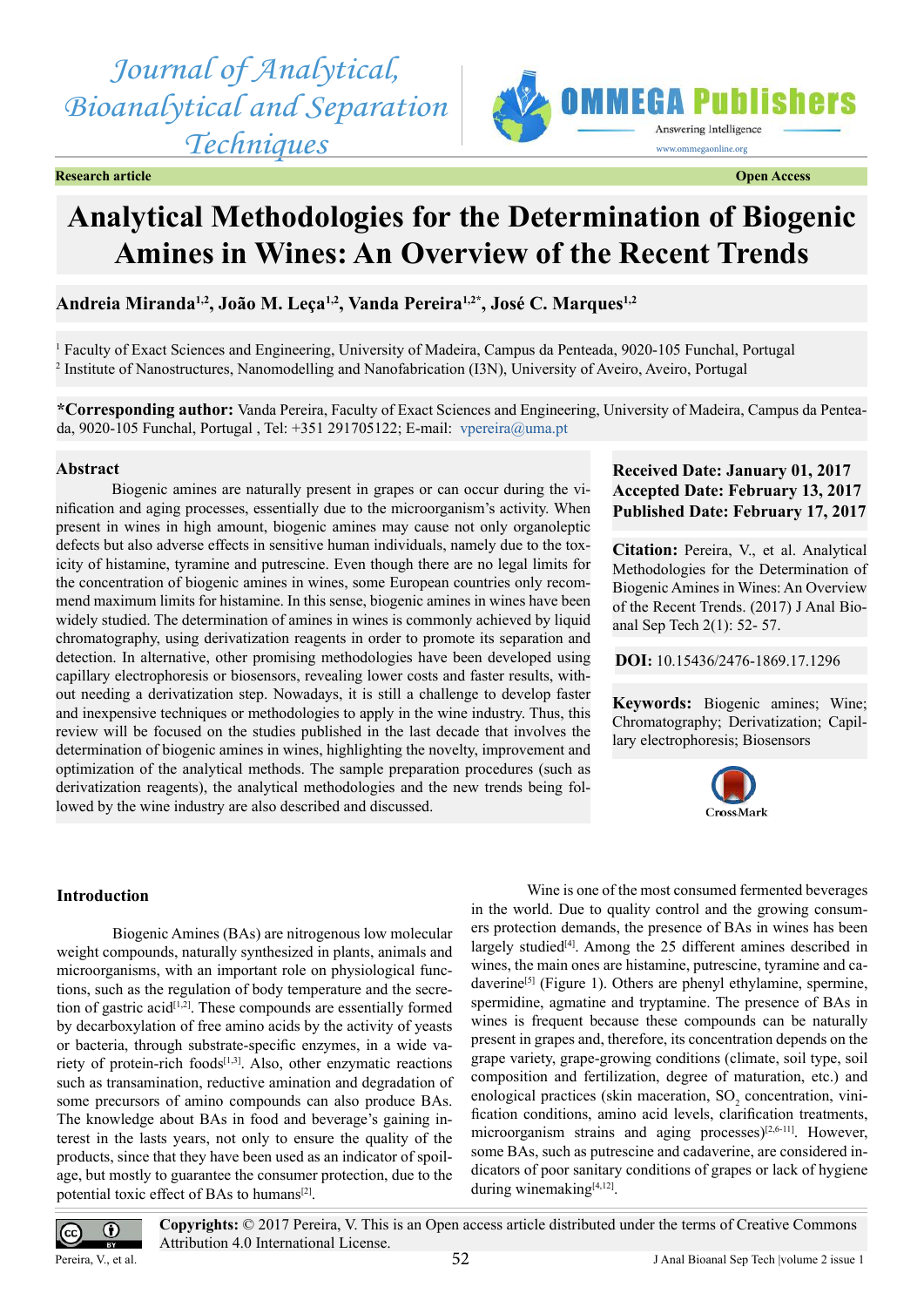



**Figure 1:** Chemical structure of the main biogenic amines found in wines.

The BAs found in grapes and musts are usually present in low concentrations, since they are produced and then degraded during winemaking. The fermentative stages (alcoholic and mostly malolactic) and the aging in barrels are the main winemaking processes that mostly contribute for their occurrence in wines. There are only some bacteria or yeast strains, carrying a specific metabolic pathway, that succeed to convert amino acid precursors into BAs and for that reason wines may contain different amounts of amines<sup>[13]</sup>. The BAs levels usually depend on the type of wine. For instance, red wines present higher levels of BAs than white wines, reaching levels up to 130 mg/L in Spanish red wines $[14]$ . This fact is mainly due to the maceration process with grape skins, usually performed in red wine vinification, which promotes the increase of amino acids and elevates the fermentation temperature. On the contrary, generally, the malolactic fermentation is not applied or has a short duration in the white wine production $[10,13]$ .

High amounts of BAs in wine may cause organoleptic and toxicological effects. Higher levels of putrescine and cadaverine can promote a negative flavor in wines, associated essentially with rancid notes $[15]$ . On the other hand, histamine and tyramine are considered the main monoamines responsible for toxicity on wine consumers, since can promote symptoms similar to allergic reactions, namely gastrointestinal, cardiac, cutaneous and also nervous effects<sup>[16]</sup>. These effects occur mainly

in susceptible individuals due to the presence of ethanol, which inhibit or reduce the activity of the enzymes responsible for the metabolism of BAs (monoamine and diamine oxidase)<sup>[17]</sup>. Thus, even though legal limits for BAs in wines are not yet established, some European countries have recommended maximum limits for histamine in wines, namely Germany (2 mg/L), France (8  $mg/L$ ) and Belgium (6 mg/ $L$ )<sup>[18]</sup>. Switzerland was the only country that had established an official upper limit of 10 mg/L, but in 2011 it was removed for imported wines $[19]$ .

The consumer safety, the wine quality control and the applied legislation are the main priorities for the wine industry. In order to facilitate the international trade, the International Organization of Vine and Wine (OIV) standardized the analytical methods and published two chromatographic methods for the determination of BAs<sup>[20]</sup>. However, even today, it is still a challenge the development of a simple, fast, low cost and reliable method for the determination of BAs in wines. In this sense, this review provides an overview of the recent advances observed in the analytical methodologies used for the determination of BAs in wines in the last decade, focusing the improvements, the optimization and the novelties in this field.

#### **Analytical methodologies**

The determination of BAs in wines has been a challenge for the scientific community due to their low concentration, complex matrices, the lack of chromophores, strong polarity or even the presence of structurally similar compounds<sup>[21]</sup>. Typically, the determination of BAs relies on liquid chromatography (LC), gas chromatography (GC) and capillary electrophoresis (CE). The detection is usually performed by diode array detection in the ultraviolet–visible region (DAD), fluorescence (FLD) and mass spectrometry (MS)<sup>[22-30]</sup>. Additionally, Sensors, Enzymatic and Immunoassays procedures as well as commercial test kits are already available, for the rapid detection of hista-mine and tyramine in wines<sup>[\[31\]](#page-5-0)</sup>.

**Table 1:** Chromatographic methodologies for the determination of biogenic amines in wine published in the last decade.

| Chromatographic<br>technique         | <b>Sample</b><br>pretreatment                                                                                                                                                                                                                                                                                                                                                                          | <b>Derivatization</b><br>reagent                  | <b>Matrix</b>                                                               | <b>Amines</b>                                                                 | <b>Detection</b> | Ref    |
|--------------------------------------|--------------------------------------------------------------------------------------------------------------------------------------------------------------------------------------------------------------------------------------------------------------------------------------------------------------------------------------------------------------------------------------------------------|---------------------------------------------------|-----------------------------------------------------------------------------|-------------------------------------------------------------------------------|------------------|--------|
| <b>RP-HPLC</b>                       | <b>PVPP</b>                                                                                                                                                                                                                                                                                                                                                                                            | DNS-Cl                                            | Wine                                                                        | His, Tyr, Put, Cad, Phe, Spm, Spmd                                            | <b>FLD</b>       | $[17]$ |
| <b>RP-HPLC</b>                       | <b>PVPP</b>                                                                                                                                                                                                                                                                                                                                                                                            | DNS-Cl                                            | Wine                                                                        | His, Tyr, Put, Cad, Phe, Spm, Spmd                                            | UV-Vis           | $[32]$ |
| <b>RP-HPLC</b>                       | <b>PVPP</b>                                                                                                                                                                                                                                                                                                                                                                                            | RTIL - DNS-Cl                                     | Wine                                                                        | Tyr, Put, Cad, Try, Phe, Spm                                                  | <b>FLD</b>       | $[35]$ |
| <b>TLC</b>                           | <b>PVPP</b>                                                                                                                                                                                                                                                                                                                                                                                            | DNS-Cl                                            | Wine                                                                        | His, Tyr, Put, Cad                                                            | Densitometry     | [40]   |
| <b>RP-HPLC</b>                       | $\overline{\phantom{a}}$                                                                                                                                                                                                                                                                                                                                                                               | <b>OPA</b>                                        | Wine and honey                                                              | His, Tyr, Cad, Try, Phe, Isope                                                | <b>FLD</b>       | $[29]$ |
| <b>RP-HPLC</b>                       |                                                                                                                                                                                                                                                                                                                                                                                                        | <b>OPA</b>                                        | Wine                                                                        | His, Tyr, Put, Cad, Met, Try, Eth, Ety                                        | <b>FLD</b>       | $[41]$ |
| <b>RP-HPLC</b>                       | N <sub>2</sub> liquid and<br>TCA(10%)                                                                                                                                                                                                                                                                                                                                                                  | <b>BzCl</b>                                       | Wine, salami,<br>cheese, tuna, choco-<br>late and yogurt                    | His, Tyr, Put, Cad, Try, Spm, Spmd,<br>Phe, Eth, Mpa, 3-Mba, 2-Mba,<br>3-Mtpa | MS/MS            | $[45]$ |
| <b>RP-HPLC</b><br>(core-shellcolumn) |                                                                                                                                                                                                                                                                                                                                                                                                        | <b>AQC</b>                                        | Wine                                                                        | His, tyr, Put, Cad                                                            | <b>FLD</b>       | $[33]$ |
| <b>RP-HPLC</b>                       |                                                                                                                                                                                                                                                                                                                                                                                                        | <b>DEEMM</b>                                      | Wine                                                                        | His, Tyr, Put, Cad, Phe, Spm, Spmd,<br>Agm, Eth, Ser                          | UV-Vis           | $[44]$ |
| <b>RP-HPLC</b>                       | $\overline{\phantom{a}}$                                                                                                                                                                                                                                                                                                                                                                               | <b>FNBT</b>                                       | Wine                                                                        | His, Tyr, Try, Phe,                                                           | UV-Vis           | $[21]$ |
| <b>IEC</b>                           | <b>PVPP</b>                                                                                                                                                                                                                                                                                                                                                                                            |                                                   | Wine, salami, cheese,<br>tuna, anchovies and<br>olives                      | His, Tyr, Put, Cad, Agm, Spm, Spmd,<br>CD<br>Tea, Tma                         |                  | $[46]$ |
| GC<br><del>.</del>                   | Centrifugation<br>$\overline{p}$ $\overline{p}$ $\overline{p}$ $\overline{p}$ $\overline{p}$ $\overline{p}$ $\overline{p}$ $\overline{p}$ $\overline{p}$ $\overline{p}$ $\overline{p}$ $\overline{p}$ $\overline{p}$ $\overline{p}$ $\overline{p}$ $\overline{p}$ $\overline{p}$ $\overline{p}$ $\overline{p}$ $\overline{p}$ $\overline{p}$ $\overline{p}$ $\overline{p}$ $\overline{p}$ $\overline{$ | <b>IBCF</b><br>$\overline{11}$ 1 D $\overline{0}$ | Wine and grape juice<br>$\overline{\phantom{0}}$ 1 $\overline{\phantom{0}}$ | 22 BAs<br>$\overline{m}$ $\overline{c}$ $\overline{m}$ $\overline{r}$         | <b>MS</b><br>TTQ | $[24]$ |

**Technique:** RP-HPLC: Reversed-Phase High Performance Liquid Chromatography; TLC: Thin-Layer Chromatography; IEC: Ion-Exchange Chromatography; GC: Gas Chromatography.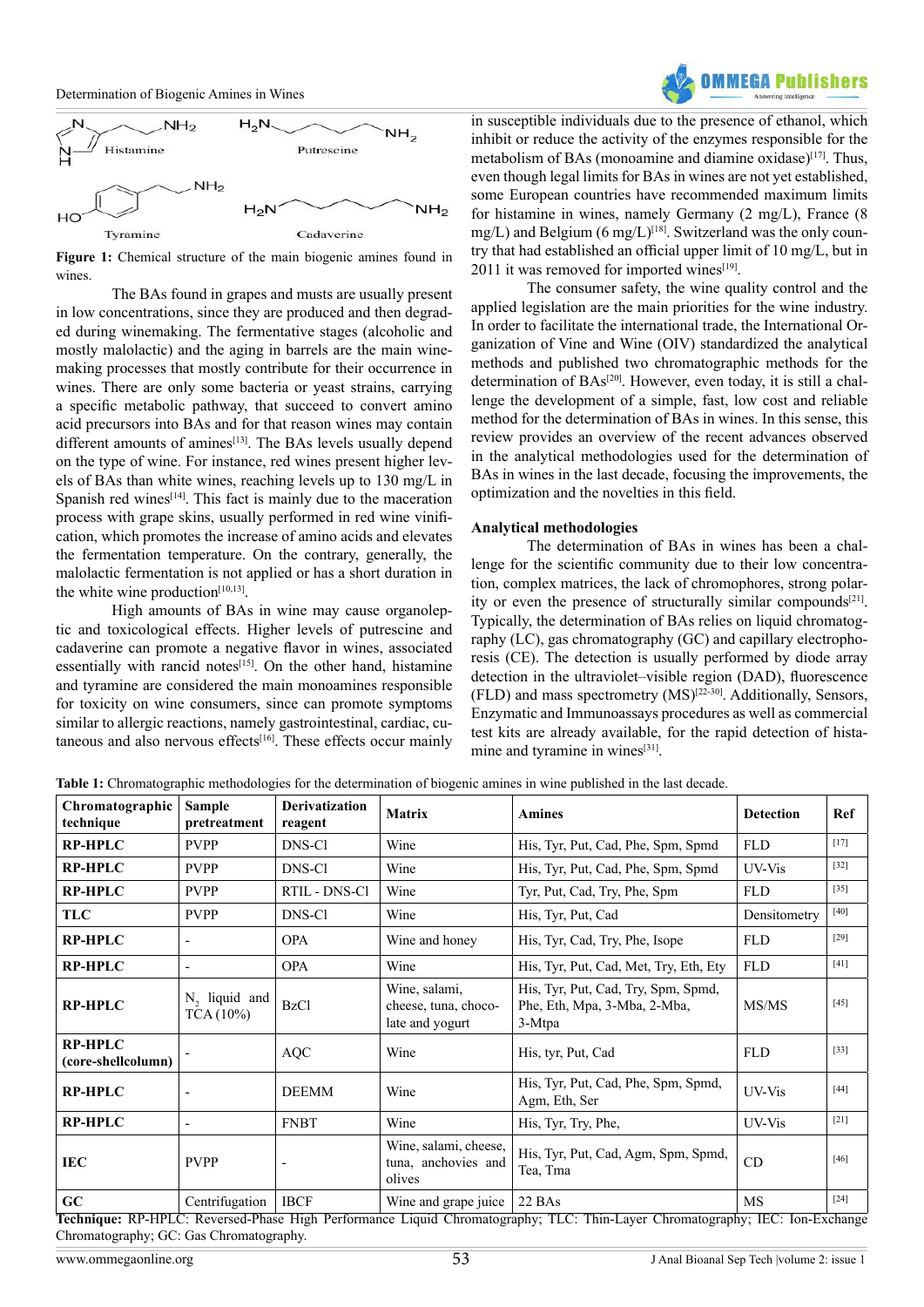**Chemicals:** PVPP: Polyvinylpyrrolidone; TCA: Trichloroacetic Acid. Derivatization agents: DNS-Cl: Dansyl Chloride; OPA: O-Phthalaldehyde; BzCl: Benzyl Chloride; AQC: 6-Aminoquinolyl-N-Hydroxysuccinimidyl Carbamate; DEEMM: Diethyl Ethoxymethylenemalonate; FNBT; 1-Fluoro-2-Nitro-4-(trifluoromethyl)Benzene; IBCF: Isobutyl Chloroformate.

**Detection:** UV-Vis: Ultraviolet–Visible Spectroscopy; FLD: Fluorescence Detector; MS: Mass Spectrometry; CD: Conductimetric Detector.

**Amines:** His: Histamine; Tyr: Tyramine; Put: Putrescine; Cad: Cadaverine; Met: Methylamine; Agm: Agmatine; Phe: Phenylethylamine; Spm: Spermine; Spmd: Spermidine; Try: Tryptamine; Ety: Ethylamine; Ser: Serotonin; Eth: Ethanolamine; Mpa: Methylpropylamine; 3-Mba: 3-Methylbutylamine; 2-Mba: 2-methylbutylamine; 3-Mtpa: 3-(Methylthio)propylamine; Isope: Isopentylamine; Tea: Triethylamine; Tma: Trimethylamine.

### **Chromatographic methods**

In wines, the most commonly employed technology for the determination of BAs is the LC with Reversed-Phase (RP) separation, using C18 columns. Table 1 summarizes the chromatographic methods used to quantify BAs in wine, in the last decade. Typically the wine samples are analyzed directly or after a simple treatment with Polyvinylpolypyrolidone (PVPP) to remove some phenolic compounds $[17-32]$ . Nowadays, most methodologies usually involve sample preparation prior to analysis, not only to remove some compounds that may interfere with the analysis but also to concentrate the analytes. Also, pre-column or post-column derivatization is often needed for appropriate detection, since BAs do not have enough absorption in the UV-Vis or FLD wavelength ranges. The derivatization step is also used to improve the separation in the RP columns, reducing the polarity of the original compounds<sup>[17,26,28,29,32-36]</sup>. Several derivatization reagents have been reported $[37]$  however, dansyl chloride (DNS-Cl) has been commonly used in the last years, since that its derivatives can be detected using DAD, FLD and MS[\[36\]](#page-5-10).

The determination of dansylated amines in wines has been the target of several studies<sup>[37,38]</sup>. The derivatization and chromatographic conditions have been optimized using the central composite designs, with BAs being detected by fluorescence<sup>[32]</sup> or UV-Vis<sup>[17]</sup>. FLD revealed better sensitivity to detect dansylated amines[\[17,32\].](#page-4-9) DNS-Cl has been largely used as pre-column derivatizing agent in the determination of BAs in wines and it produces stable derivatized compounds. However, the dansylation reaction is a time consuming process that requires the application of external temperature: 10 to 60 min at 40 to 70 °C<sup>[38,39]</sup>. Jiang, et al.<sup>[35]</sup> introduced a new method to perform the dansylation at room temperature, during 20 min, using ionic liquids as media for the derivatization of BAs in wines. A low-cost method based on thin layer chromatography using den-sitometry to quantify the dansylated BAs was also developed<sup>[\[40\]](#page-5-3)</sup> and it can be used for routine analysis of histamine, tyramine, putrescine and cadaverine in wine.

*Ortho*-Phthalaldehyde (OPA) is another recognized reagent for the derivatization of biogenic amines. OPA is one of the most used derivatization reagent and for that reason several studies report its use for the determination of BAs in wines. OPA derivatives are less stable but the reaction can occur at room temperature in a short time<sup>[\[41-43\]](#page-5-5)</sup>. Pereira, et al.<sup>[29]</sup> proposed a methodology using a pre-column derivatization with OPA, performed in 3 min into the sample injection loop of the HPLC-FLD system, for the simultaneous determination of BAs and



amino acids in wine, without using any preliminary separation or clean-up. The OIV also propose OPA as derivatization reagent for the BAs evaluation in musts and wines using HPLC-FLD[20]. In alternative, they also propose a methodology that uses Diethyl ethoxymethylenemalonate (DEEMM) to derivatize the BAs present in wine when it is used an HPLC-DAD system<sup>[20]</sup>. Also, Wang, et al.<sup>[44]</sup> reported the development of a pre-column derivatization method with DEEMM for the quantification of 10 BAs and 23 amino acids, using RP-HPLC-DAD, shortening the analysis time for 30 min. This pre-column derivatizing agent enables the quantitative determination of secondary and primary amines, with no side-reaction products and produces stables derivatives at room temperature for several days, which can be detected by an UV detector, usually available in most chromatography laboratories<sup>[45]</sup>. Recently, a new derivatization reagent, namely 1-fluoro-2-nitro-4-(trifluoromethyl)benzene (FNBT), was also used for the determination of histamine, tyramine, tryptamine and phenyl ethylamine in wines using RP-HPLC-DAD analysis, showing simple and less-time consuming derivatization when compared to other methods[\[21\]](#page-4-12).

On the other hand, the combination of a core-shell C18 column with 6-Aminoquinolyl-N-Hydroxysuccinimidyl Carbamate (AQC) derivatization reagent, using FLD detection, was studied by Berbegal, et al<sup>[33]</sup>. They reported that this combination enables the analysis of BAs in wine reducing the run time and the use of organic solvents. Stable isotope dilution assays, with 10 isotopically labeled BAs as internal standards, have also been used for the quantification of BAs in several food matrices, including wine, with benzyl chloride (BzCl) as derivatization agent using liquid chromatography with tandem mass spectrometric detection (LC-MS/MS)<sup>[45]</sup>.

Ion-exchange chromatography combined with a conduct metric detector (IEC-CD) was successfully applied to determine BAs in wines. The LODs was not lower than those obtained by RP separation, however this method has the advantage that BAs do not need derivatization to be separated and detect $ed^{[46]}$ 

Finally, a gas chromatography–mass spectrometry (GC-MS) method was also used for the quantification of volatile and nonvolatile biogenic amines in Port wines, using Isobutyl Chloroformate (IBCF) as derivatization agent. Even though the method implies a complex procedure, it provides an accurate identification and enables the quantification of a higher number of BAs compared to the typical LC methods[\[24\]](#page-4-14).

# **Electrophoretic methods**

Capillary electrophoresis (CE) is also used as a separation technique for the determination of BAs in wine (Table 2), with the advantage of being rapid and effective, with low reagent consumption. Automated on-line combination of capillary isotachophoresis–capillary zone electrophoresis (cITP– CZE) with UV detection was successfully used for determination of selected BAs in wines, without a derivatization step<sup>[47]</sup>. The authors concluded that this method can be more sensitive for the determination of BAs in wines when comparing to other chromatographic and electrophoretic methods, due to the online pre-concentration of selected analytes in the cITP step, the high separation efficiency of the CZE and the fact that BAs can be detected by selective photometric detection, without needing derivatization. Another Isotachophoresis (cITP) method was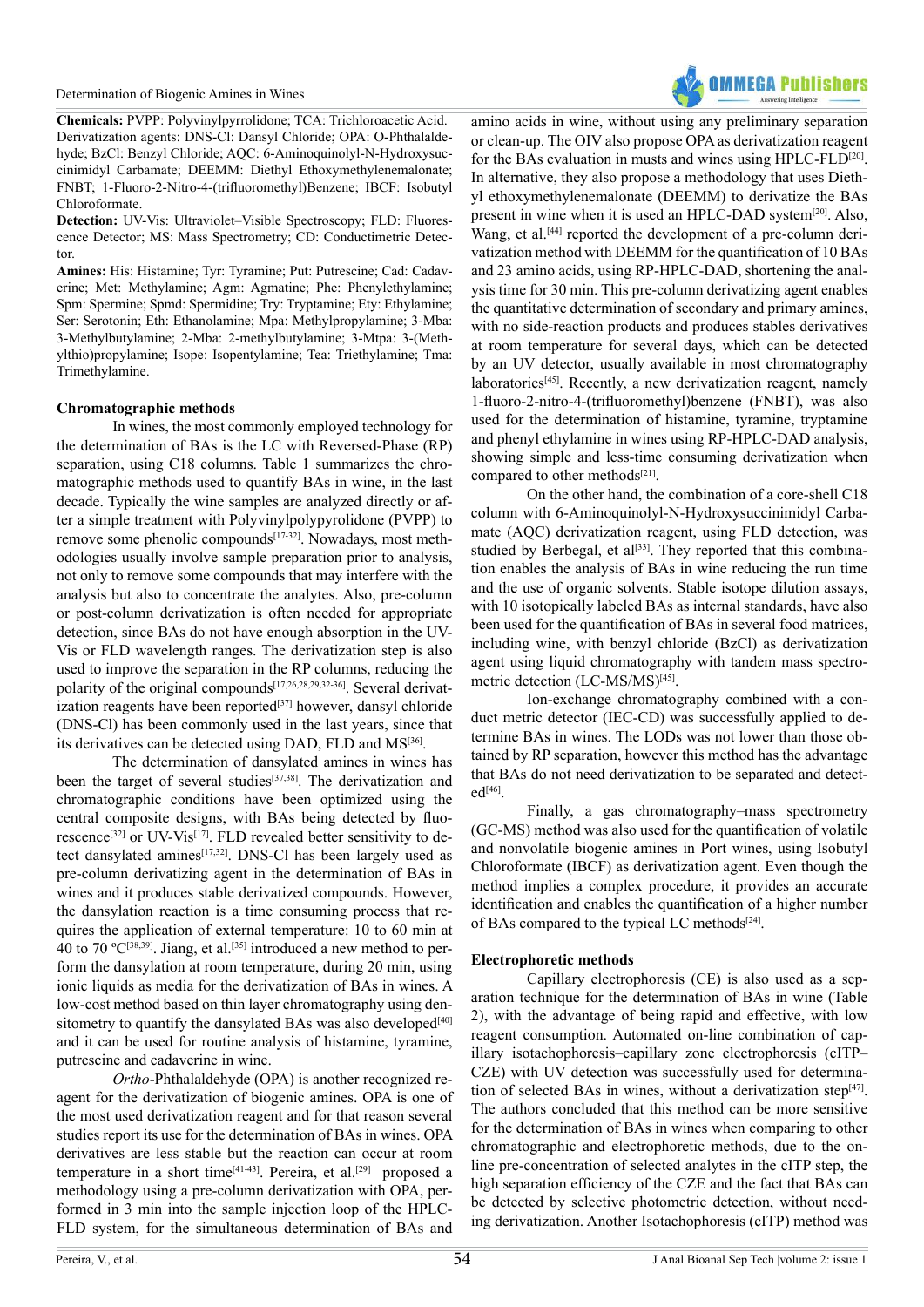proposed by Jastrzebska, et al<sup>[48]</sup>. After a simple sample preparation, without needing derivatization, they determined a group of important BAs in wines, in a 14-min run. The cITP method revealed to be an attractive choice comparatively to an HPLC method based on a pre-column derivatization with DNS-Cl.

| Electrophoretic   Sample<br>technique | pretreatment             | Derivatization<br>reagent | <b>Matrix</b> | <b>Amines</b>                                                | <b>Detection</b> | Ref    |
|---------------------------------------|--------------------------|---------------------------|---------------|--------------------------------------------------------------|------------------|--------|
| <b>CITP</b>                           |                          |                           |               | Wine and Beer   His, Tyr, Put, Cad, Phe, Try, Spm, Spmd      | CD <sub>0</sub>  | $[48]$ |
| <b>CITP/CZE</b>                       | $\overline{\phantom{0}}$ |                           | Wine          | His, Tyr, Phe                                                | UV-Vis           | $[47]$ |
| CЕ                                    | <b>PVPP</b>              |                           |               | Wine and Beer   His, Tyr, Put, Cad, Spm, Spmd, Try, Phe, Uro | MS/MS            | $[25]$ |
| <b>MECK</b>                           | $\overline{\phantom{0}}$ | <b>FITC</b>               | Wine          | His, Tyr, Put, Cad, Spmd, Try, Phe                           | LIF              | $[57]$ |

**Table 2:** Electrophoretic methodologies for the determination of biogenic amines in wines published in the last decade.

**Technique:** CE: Capillary Electrophoresis; CITP: Capillary Isotachophoresis; CZE: Capillary Zone Electrophoresis; MECK: Nonionic Micellar Electrokinetic chromatography.

**Chemicals:** PVPP: Polyvinylpyrrolidone.

**Derivatization agent:** FITC: Fluorescein IsothioCyanate.

**Detection:** CD: Conductimetric Detector; UV-Vis: Ultraviolet–Visible Spectroscopy; MS/MS: Tandem Mass Spectrometry; LIF: Laser-Induced Fluorescence.

**Amines:** His: Histamine; Tyr: Tyramine; Put: Putrescine; Cad: Cadaverine; Phe: Phenylethylamine; Spm: Spermine; Spmd: Spermidine; Try: Tryptamine; Uro: Urocanic acid.

Capillary electrophoresis–tandem mass spectrometry (CE–MS/MS) was also applied for the eco-friendly, simple and fast determination of BAs in wines<sup>[\[25\]](#page-4-15)</sup>. The electrophoretic separation took just 10 min for the migration of 9 BAs and the wine samples were just submitted to a PVPP clean-up and filtrated prior to analysis.

Finally, nonionic micellar electro kinetic chromatography with laser-induced fluorescence detection (MEKC-LIF) was used for the fast quantification (less than 9 min) of 7 BAs in wine samples<sup>[49]</sup> The MEKC-LIF method used Fluorescein Isothiocyanate (FITC) as derivatization reagent.

other techniques have been used for the BAs determination in wines, namely sensors and flow-injection analysis.

The development of biosensors has recently gained much interest among the scientific community because these low-cost devices can give results in a few minutes, without needing any kind of sample pre-treatment and the possibility to be used outside the laboratory. BAs biosensors, resulting from the combination of different enzymes for the bio-recognition of the BAs, are then a good option for a rapid determination of these compounds in wine $[50,51]$ . The most used signal transducers of these biosensors are electrochemical sensors, which are generally based on the fluorescence response between BAs and sensor molecules interactions. Henao-Escobar, et al.<sup>[52]</sup> produced a dual enzymatic sensor for the simultaneous determination of histamine and putrescine by measuring the oxidation current and Di Fusco, et al.<sup>[\[51\]](#page-5-19)</sup> characterized and evaluated the use of a diamine oxidase (DAO) from Lathyrus Sativus, as a biocatalytic component of an electrochemical biosensor, for the determination of the total amount of BAs in wines. On the other hand, Basozabal, et al.<sup>[\[53\]](#page-5-20)</sup> developed a sensor based on molecular imprinted nanoparticles with high affinity for histamine. Table 3 summarizes the use of biosensors for the determination of BAs in wines.

#### **Other methodologies**

In alternative to chromatography and electrophoresis,

| <b>Type of biosensor</b>                | <b>Amines</b><br>Sample pre-treatment |                                                                                | <b>Recognition element</b>                                 | <b>LOD</b>                             | Ref    |  |  |
|-----------------------------------------|---------------------------------------|--------------------------------------------------------------------------------|------------------------------------------------------------|----------------------------------------|--------|--|--|
| <b>Potentiometric sensor</b>            | Hist                                  | $pH$ 5 (NaOH) and then diluted (1:5)<br>or 1:10) in Ac buffer 10 mM ( $pH$ 5). | Molecularly imprinted nanoparticles                        | $1.12 \mu M$                           | $[53]$ |  |  |
| Electrochemical sensor<br>(amperometry) | Hist, Put                             | Activated carbon                                                               | Histamine deshydrogenase and<br>putrescine oxidase enzymes | 8.1 for His and<br>$10 \mu M$ for Put. | $[52]$ |  |  |
| Electrochemical sensor<br>(amperometry) | Total BAs                             | 0.1 M phosphate and adjusted the<br>pH for 7.4 with NaOH                       | Diamine oxidase from L. sativus                            | $200 \mu g/L$                          | $[51]$ |  |  |

**Table 3:** Recent studies using biosensors for the determination of biogenic amines in wines.

His: Histamine; Put: Putrescine; BAs: Biogenic amines

Although the enzyme-linked immunosorbent assay (ELISA) presents high sensitivity and precision, in the last decade, no studies were found in literature reporting this procedure for determining BAs in wines. Indeed, this methodology is time-consuming and may be expensive for a small number of samples<sup>[\[54\]](#page-5-21)</sup>. The last report was made by Marcobal, et al.<sup>[55]</sup>, in 2005, which consisted in the development of a direct ELISA immunoassay method, specific for the determination of histamine in wines.

Finally, a flow injection method for the rapid determination of histamine in wine was reported by Hernández-Cassou, et al[.\[56\]](#page-5-23). This method was based on the reaction of histamine with 1,2-naphthoquinone-4-sulfonate to form a derivative that can be detected by a UV-Vis spectrophotometer $[57]$ . The procedure is simple and can be automatized and miniaturized.

# **Conclusion**

In the last decade, several methods for the determination of BAs in wines have been developed, in order to improve the precision and sensitivity. Most procedures use liquid chromatography and DNS-Cl as derivatizing reagent. However, oth-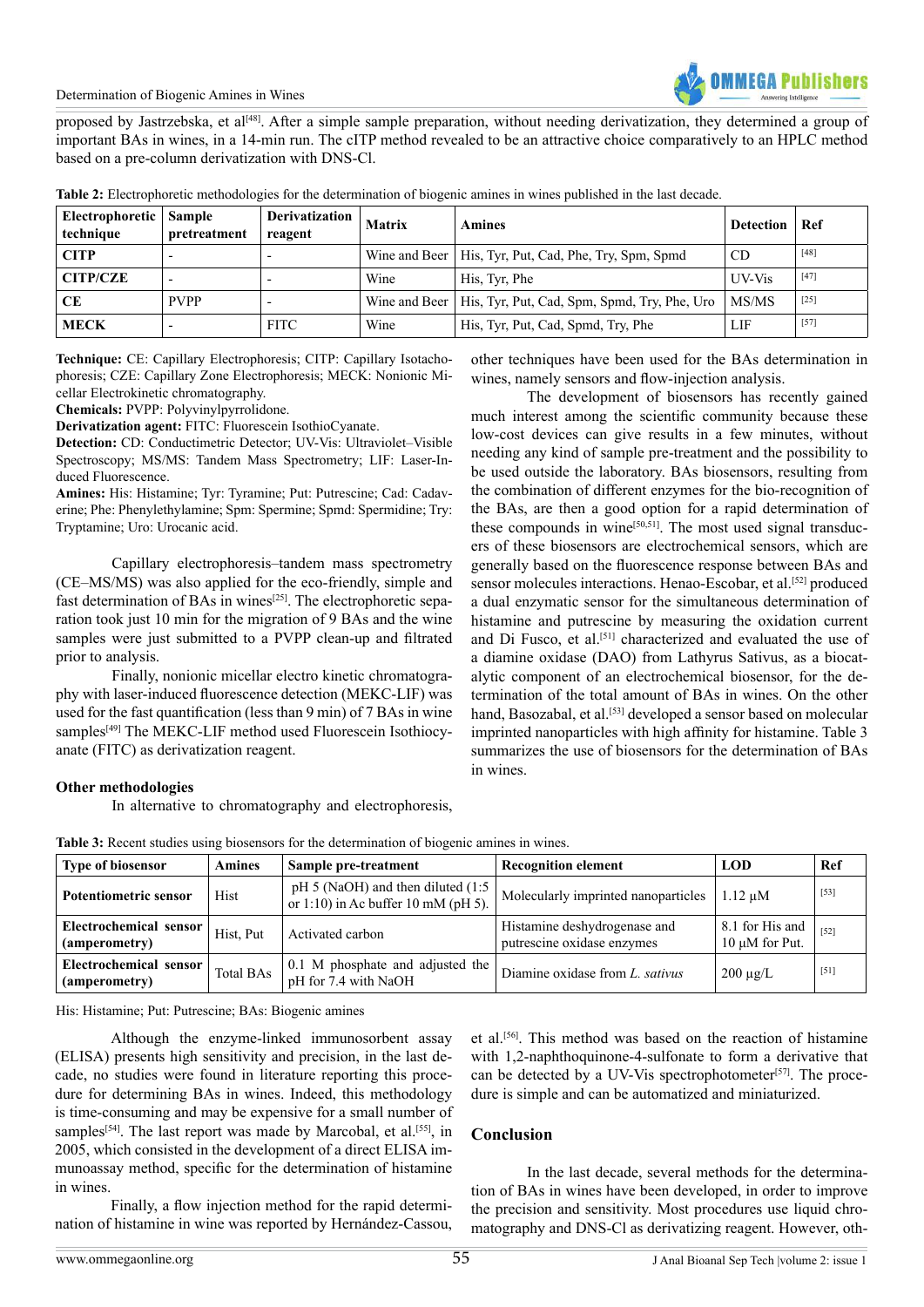#### Determination of Biogenic Amines in Wines



er reagents have been studied and are showing very promising results, regarding the time-consuming for sample preparation, analysis and also lower solvent consumption. The new trend for the determination of BAs in wines will go through portable, faster and cheaper methodologies to meet the demands of the wine industry. Thus, the development of biosensors has been gaining interest. Similarly, CE also demonstrates lower costs and faster results, without using the derivatization step.

#### **Acknowledgments**

Andreia Miranda, João M. Leça and Vanda Pereira are thankful to the Agência Regional para o Desenvolvimento da Investigação Tecnologia e Inovação (ARDITI) under the Project M1420 - 09-5369-FSE-000001 for the financial support through their grants.

### **References**

<span id="page-4-0"></span>1. Santos, M.H.S. Biogenic amines: their importance in foods. (1996) Int J Food Microbiol 29(2–3): 213-231.

[Crossref](http://www.sciencedirect.com/science/article/pii/0168160595000321)

<span id="page-4-1"></span>2. Shalaby, A.R. Significance of biogenic amines to food safety and human health. (1996) Food Res Int 29(7): 675-690.

#### [Crossref](http://www.sciencedirect.com/science/article/pii/S096399699600066X?via%3Dihub)

3. Sebastian, P., Herr, P., Fischer, U., et al. Molecular identification of lactic acid bacteria occurring in must and wine. (2011) S Afr J Enol 32(2): 300-309.

#### [Crossref](https://www.sasev.org/journal/list-of-journals/molecular-identification-of-lactic-acid-bacteria-occuring-in-must-and-wine/?id=14&entryId=139)

<span id="page-4-2"></span>4. Del Prete, V., Costantini, A., Cecchini, F., et al. Occurrence of biogenic amines in wine: The role of grapes. (2009) Food Chem 112(2): 474-481.

[Crossref](http://www.sciencedirect.com/science/article/pii/S0308814608006675)

<span id="page-4-3"></span>5. Brink, B., Damink, C., Joosten, H.M.L.J., et al. Occurrence and formation of biologically active amines in foods. (1990) Int J Food Microbiol 11(1): 73-84.

### [Crossref](http://www.sciencedirect.com/science/article/pii/016816059090040C)

6. Cecchini, F., Morassut, M. Effect of grape storage time on biogenic amines content in must. (2010) Food Chem 123(2): 263-268. [Crossref](http://www.sciencedirect.com/science/article/pii/S0308814610004826)

7. Herbert, P., Cabrita, M.J., Ratola, N., et al. Relationship between biogenic amines and free amino acid contents of wines and musts from Alentejo (Portugal). (2006) J Environ Sci Health B 41(7): 1171-1186. [Pubmed](https://www.ncbi.nlm.nih.gov/pubmed/?term=16923599) ׀ [Crossref](http://www.tandfonline.com/doi/abs/10.1080/03601230600856967) 

8. Hernández-Orte, P., Lape-a, A.C., Pe-a-Gallego, A., et al. Biogenic amine determination in wine fermented in oak barrels: Factors affecting formation. (2008) Food Res Int 41(7): 697-706. [Crossref](http://www.sciencedirect.com/science/article/pii/S0963996908000963)

9. Izquierdo Ca-as, P.M., García Romero, E., Gómez Alonso, S., et al. Amino acids and biogenic amines during spontaneous malolactic fermentation in Tempranillo red wines. (2008) J Food Comp Anal 21(8): 731-735.

[Crossref](http://www.sciencedirect.com/science/article/pii/S0889157507001718?np=y&npKey=4d176ab06b4ac3b734a943ec462c642522266576bd8b7e99a43f37ab73dd26c7)

<span id="page-4-6"></span>10. Martín-Álvarez, P.J., Marcobal, Á., Polo. C., et al. Influence of technological practices on biogenic amine contents in red wines. (2006) Eur Food Res Technol 222(3): 420-424.

#### [Crossref](http://link.springer.com/article/10.1007/s00217-005-0142-7)

11. Vidal-Carou, M.C., Codony-Salcedo, R., Mariné-Font, A. Histamine and tyramine in spanish wines: Relationships with total sulfur dioxide level, volatile acidity and malolactic fermentation intensity. (1990) Food Chem 35(3): 217-227.

#### [Crossref](http://www.sciencedirect.com/science/article/pii/0308814690900353?via%3Dihub)

12. Leitão, M.C, Marques, A.P., San Romão, M.V. A survey of biogenic amines in commercial Portuguese wines. (2005) Food Control 16(3): 199-204. [Crossref](http://www.sciencedirect.com/science/article/pii/S0956713504000167) 

<span id="page-4-4"></span>13. Lonvaud-Funel, A. Biogenic amines in wines: role of lactic acid bacteria. (2001) FEMS Microbiol Lett 199(1): 9-13. [Pubmed](https://www.ncbi.nlm.nih.gov/pubmed/?term=11356560) ׀ [Crossref](https://academic.oup.com/femsle/article-lookup/doi/10.1111/j.1574-6968.2001.tb10643.x)

<span id="page-4-5"></span>14. Marcobal, Á., Martín-Álvarez, P.J., Polo, M.C., et al. Formation of biogenic amines throughout the industrial manufacture of red wine. (2006) J Food Protect 69(2): 397-404.

#### [Pubmed](https://www.ncbi.nlm.nih.gov/pubmed/?term=16496582) ׀ [Crossref](http://jfoodprotection.org/doi/abs/10.4315/0362-028X-69.2.397?code=fopr-site)

<span id="page-4-7"></span>15. Antonio Palacios, C.S., Sibylle, K., Didier, T., et al. Wine quality and malolactic fermentation: Perception by wine drinkers of sensory defects caused by uncontrolled malolactic fermentation. (2004) Porto [Crossref](http://www.proenol.com/files/editorials/XVI_Porto_2004_Wine_quality_malolactic_fermentation.pdf.pdf#page=46)

<span id="page-4-8"></span>16. Hazards, E.P.B. Scientific opinion on risk based control of biogenic amine formation in fermented foods. (2011) EFSA Journal 9(10): 2393.

#### [Crossref](http://onlinelibrary.wiley.com/doi/10.2903/j.efsa.2011.2393/pdf)

<span id="page-4-9"></span>17. Henríquez-Aedo, K., Vega, M., Prieto-Rodríguez, S., et al. Evaluation of biogenic amines content in chilean reserve varietal wines. (2012) Food Chem Toxicol 50(8): 2742-2750.

[Pubmed](https://www.ncbi.nlm.nih.gov/pubmed/?term=22640936) ׀ [Crossref](http://www.sciencedirect.com/science/article/pii/S0278691512003778)

<span id="page-4-10"></span>18. Lehtonen, P. Determination of amines and amino acids in wine — A review. (1996) Am J Enol Vitic 47(2): 127-133.

#### [Crossref](http://www.ajevonline.org/content/47/2/127)

<span id="page-4-11"></span>19. Martuscelli, M., Arfelli, G., Manetta, A.C., et al. Biogenic amines content as a measure of the quality of wines of Abruzzo (Italy). (2013) Food Chem 140(3): 590-597.

# [Pubmed](https://www.ncbi.nlm.nih.gov/pubmed/?term=23601412) ׀ [Crossref](http://www.sciencedirect.com/science/article/pii/S0308814613000101)

20. OIV. Compendium of International Methods of Analysis of Wines and Musts. (2016) Paris

[Crossref](http://www.oiv.int/public/medias/4231/compendium-2016-en-vol1.pdf)

<span id="page-4-12"></span>21. Jastrzębska, A., Piasta, A., Kowalska, S., et al. A new derivatization reagent for determination of biogenic amines in wines. (2016) J Food Comp Anal 48: 111-119.

#### [Crossref](http://www.sciencedirect.com/science/article/pii/S0889157516300199)

<span id="page-4-13"></span>22. Almeida, C., Fernandes, J.O., Cunha, S.C. A novel dispersive liquid–liquid microextraction (DLLME) gas chromatography-mass spectrometry (GC–MS) method for the determination of eighteen biogenic amines in beer. (2012) Food ControL 25(1): 380-388.

# [Crossref](http://www.sciencedirect.com/science/article/pii/S0956713511004713)

23. Arce, L., Ríos, A., Valcárcel, M. Direct determination of biogenic amines in wine by integrating continuous flow clean-up and capillary electrophoresis with indirect UV detection. (1998)  $\beta$  Chromatogr A 803(1–2): 249-260.

[Crossref](http://www.sciencedirect.com/science/article/pii/S0021967397012557)

<span id="page-4-14"></span>24. Cunha, S.C., Faria, M.A., Fernandes, J.O. Gas chromatography– mass spectrometry assessment of amines in port wine and grape juice after fast chloroformate extraction/derivatization. (2011) J Agric Food Chem 59(16): 8742-8753.

#### [Pubmed](https://www.ncbi.nlm.nih.gov/pubmed/?term=21732693) ׀ [Crossref](http://pubs.acs.org/doi/abs/10.1021/jf201379x)

<span id="page-4-15"></span>25. Daniel, D., dos Santos, V.B., Vidal, D.T.R, et al. Determination of biogenic amines in beer and wine by capillary electrophoresis–tandem mass spectrometry. (2015) J Chromatogr A 1416: 121-128.

#### [Pubmed](https://www.ncbi.nlm.nih.gov/pubmed/?term=26362807) ׀ [Crossref](http://www.sciencedirect.com/science/article/pii/S0021967315012625)

26. Gómez-Alonso, S., Hermosín-Gutiérrez, I., García-Romero, E. Simultaneous HPLC analysis of biogenic amines, amino acids, and ammonium ion as amino enone derivatives in wine and beer samples. (2007) J Agric Food Chem 55(3): 608-613.

#### [Pubmed](https://www.ncbi.nlm.nih.gov/pubmed/?term=17263449) ׀ [Crossref](http://pubs.acs.org/doi/abs/10.1021/jf062820m)

27. Mafra, I., Herbert, P., Santos, L., et al. Evaluation of biogenic amines in some Portuguese quality wines by HPLC fluorescence detection of OPA derivatives. (1999) Am J Enol Vitic 50(1): 128-132. [Crossref](http://www.ajevonline.org/content/50/1/128.short)

28. Dugo, G., Vilasi, F., La Torre, G.L., et. Reverse phase HPLC/DAD determination of biogenic amines as dansyl derivatives in experimental red wines. (2006) Food Chem 95(4): 672-676. [Crossref](http://www.sciencedirect.com/science/article/pii/S0308814605005339)